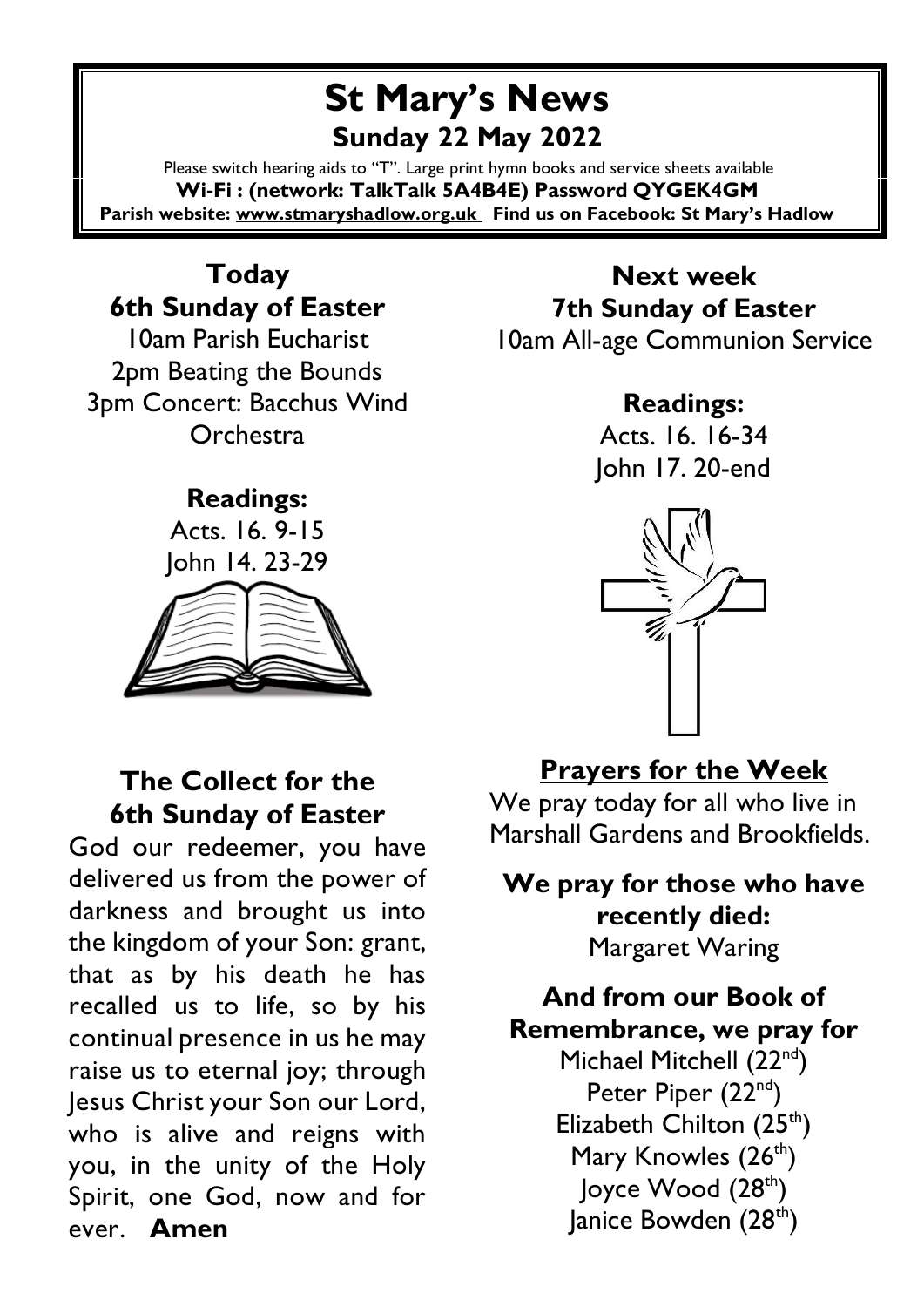# **Coffee After Church**

**Visitors are warmly welcomed; please join us for refreshments after today's 10am service.**



# **This Week at a glance**

# **Monday**

## **Tuesday**

5.30pm Yoga 8pm Historical Society

## **Wednesday**

9.30am Holy Communion 10.15 Visiting bell ringers 10.30am Coffee Pots & Tiny Tots 1pm Café Plus 7.30pm Bell ringing practice

### **Thursday**

10am Newsletter folding 7.30pm Compline

**Friday** 7.15pm Choir Practice

# **Saturday**

**We thank Rev. Anthony Hammill for leading our 10am service today.** 

# **For Children and Young People**

Activity Bags for younger children are in baskets in the children's corner near the side entrance to church. Also books, crayons etc.



# **Sunday Club: JAM (Jesus and Me)**

Every week in term-time during the 10am service. Suitable for ages up to 11 years.

*All visitors' children are very welcome*

# **Rogation Sunday and Beating the Bounds**

To mark Rogation Sunday which falls today, a walk of approximately five miles will take place this afternoon, starting at 2pm from St. Mary's Church, to walk the southern boundary of the parish. All are welcome to join in. Since mediaeval times there has been a tradition on Rogation Sunday of "beating the bounds" of the ecclesiastical parish, praying for God's blessing upon the crops and for the wellbeing of that particular settlement.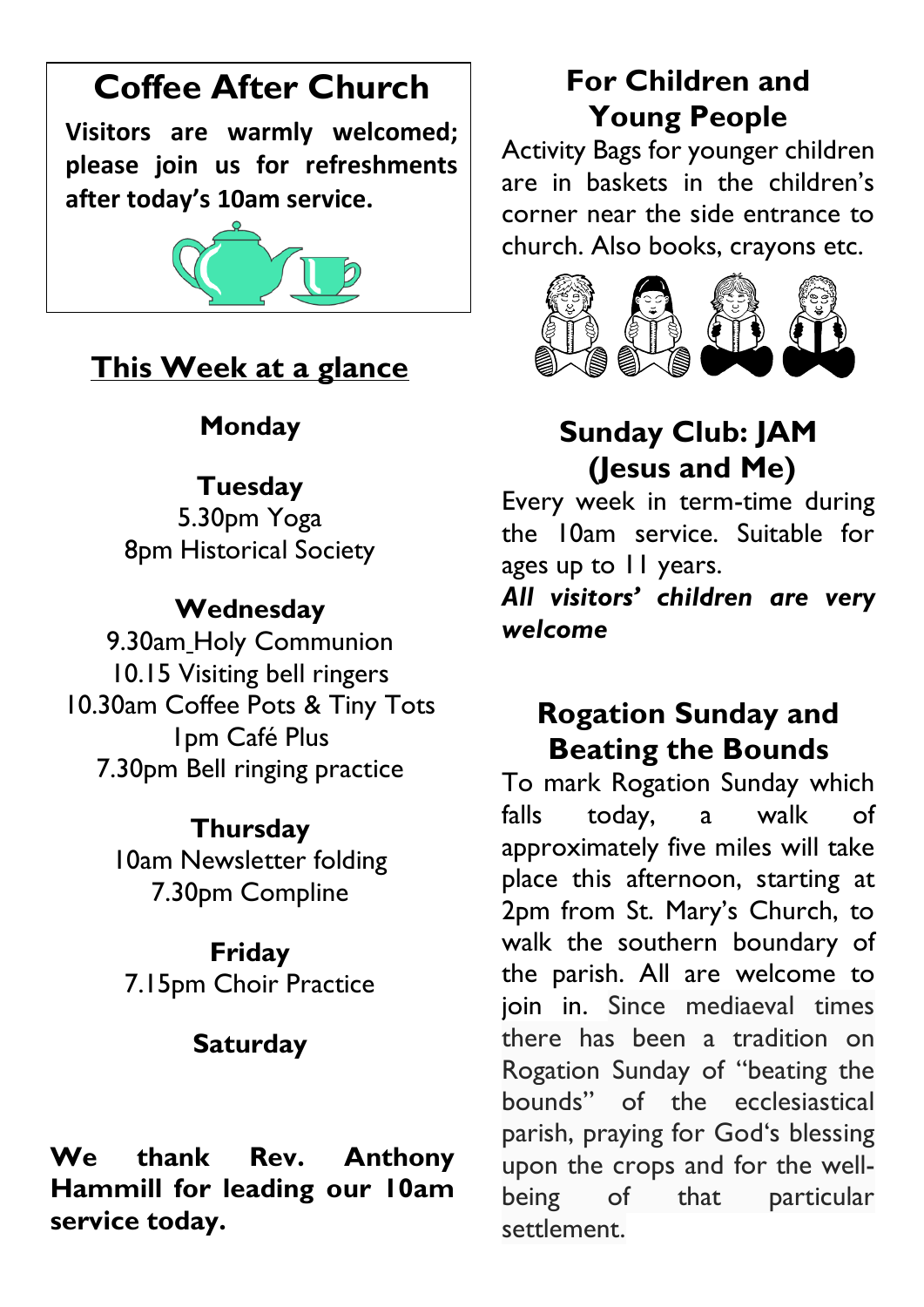### **CONCERT Bacchus Wind Orchestra THIS AFTERNOON**

Sunday 22 May at 3pm With interval tea and cakes! Free Admission, donations in aid of St. Mary's and band funds.

## **Keeping the Church Open**

At its meeting last Monday the PCC expressed a wish to return to keeping the church open during the daytime. To do this we will need a rota of volunteers to open the church each morning and close it in the evening. If you would be willing to help, please contact Janice.

## **Church Keyholders**

There are a number of people who have for a long time held keys to the church building – including some who are no longer members of St Mary's. However, our insurers require us to hold an upto-date list of all St Mary's keyholders. If you hold a key, or know of anyone else who holds a key, could you please let Janice know so that we can comply with the terms of our insurance policy. Please do not assume that we know that you have a set of keys.



Friday 3 June at 7pm in St Mary's Start the Platinum lubilee celebrations with a musical treat! Come along for a summer evening of great music with some wellknown Proms favourites to sing along to. Interval Pimms. Free entry but retiring collection. Bring a flag to wave. This is likely to be a popular event, so please come early to find a seat.

# **Ascension Day – Thursday 26 May**

This year we will have two options for Ascension day services. At St Mary's Lamberhurst at 7.30 the Bishop is going to be holding a confirmation service, where Pauline Relf, a member of our congregation is going to be confirmed. Pauline has asked me to invite you all along to support her. It would be lovely if we can get a good group of people to go along.

If you are unable to travel to Lamberhurst then we will also be having our weekly Compline service at the same time. Perhaps you can pray for Pauline during Compline.